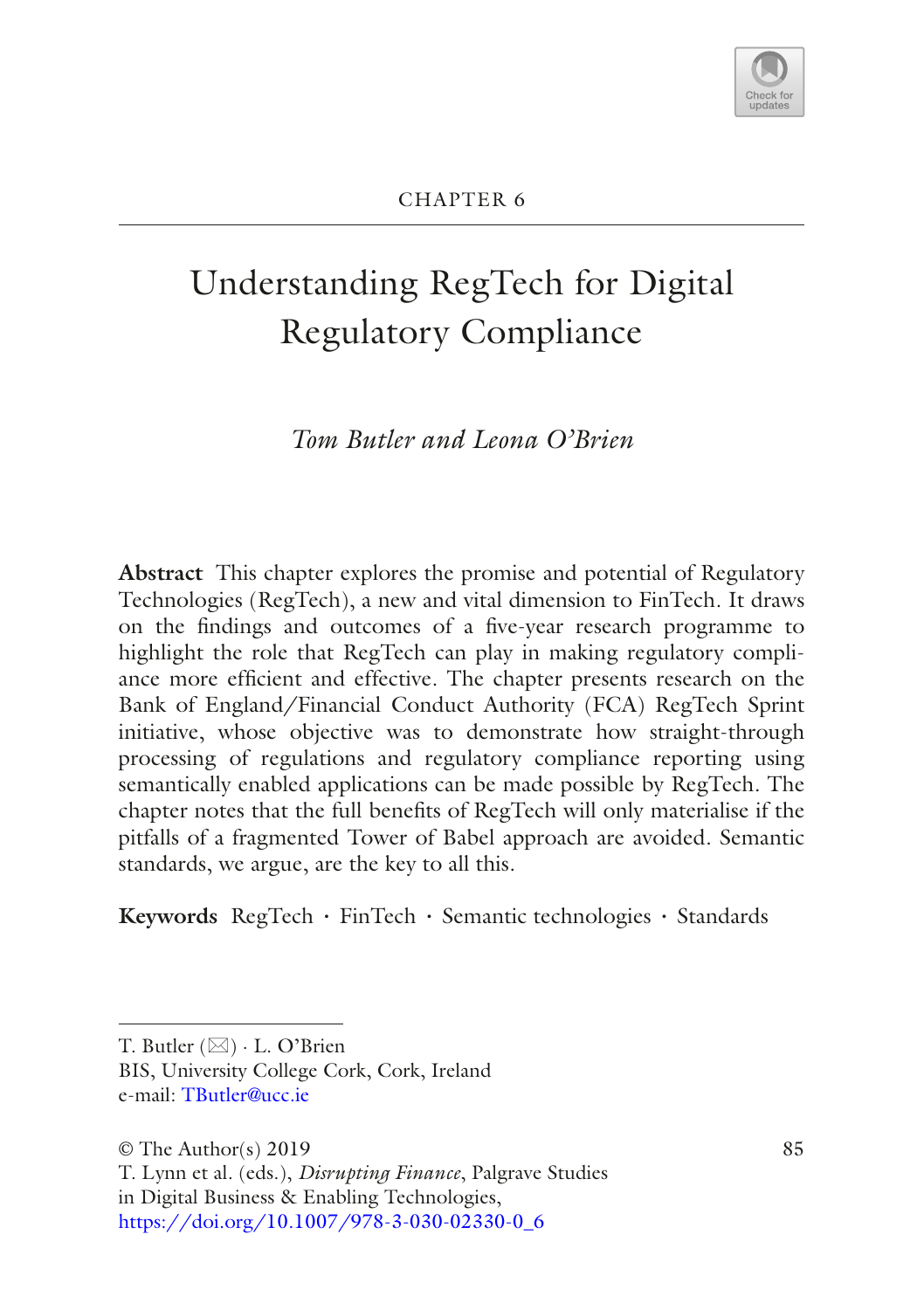# 6.1 Introduction

RegTech is information technology (IT) that (a) helps frms manage regulatory requirements and compliance imperatives by identifying the impacts of regulatory provisions on business models, products and services, functional activities, policies, operational procedures and controls; (b) enables compliant business systems and data; (c) helps control and manage regulatory, fnancial and non-fnancial risks; and (d) performs regulatory compliance reporting. In reference to the previous generation of RegTech (and FinTech) Law Professor Kenneth Bamberger points out that:

While these technology systems offer powerful compliance tools, they also pose real perils. They permit computer programmers to interpret legal requirements; they mask the uncertainty of the very hazards with which policy makers are concerned; they skew decision-making through an "automation bias" that privileges personal self-interest over sound judgment; and their lack of transparency thwarts oversight and accountability. These phenomena played a critical role in the recent fnancial crisis. (Bamberger [2009](#page-15-0), pp. 669–670)

As Bamberger notes, in the rush to embrace new technologies, the downside risks are either ignored, played down, or transferred. This is apparently so with RegTech, as Patrick Armstrong, Senior Officer for Financial Innovation at the European Securities and Markets Authority (ESMA), warned "it is not without risks" and fnancial institutions must take care to "delegate tasks, not responsibility…for compliance and risk management activities. Instead the ultimate responsibility remains with the regulated fnancial institution" (McNulty [2017](#page-16-0)). There is a dearth of IS research in this new important area of study; however, research in other disciplines is also defcient. Few academic researchers have adopted a critical stance (Packin [2018\)](#page-16-1), while others fail to question the risks associated with this new paradigm (Arner et al. [2016\)](#page-15-1), including the real possibility of creating a digital *Tower of Babel* (Butler [2017](#page-15-2)). This is, perhaps, the major issue confronting the fnancial industry.

The industry has, according to Andrew Haldane, created a *Tower of Babel*, which refers to the absence of a "common language" in the fnancial industry, and the existence of heterogeneous terms and concepts to describe similar business objects, processes, and products (Haldane [2012](#page-16-2)). This problem permeates the industry down to individual fnancial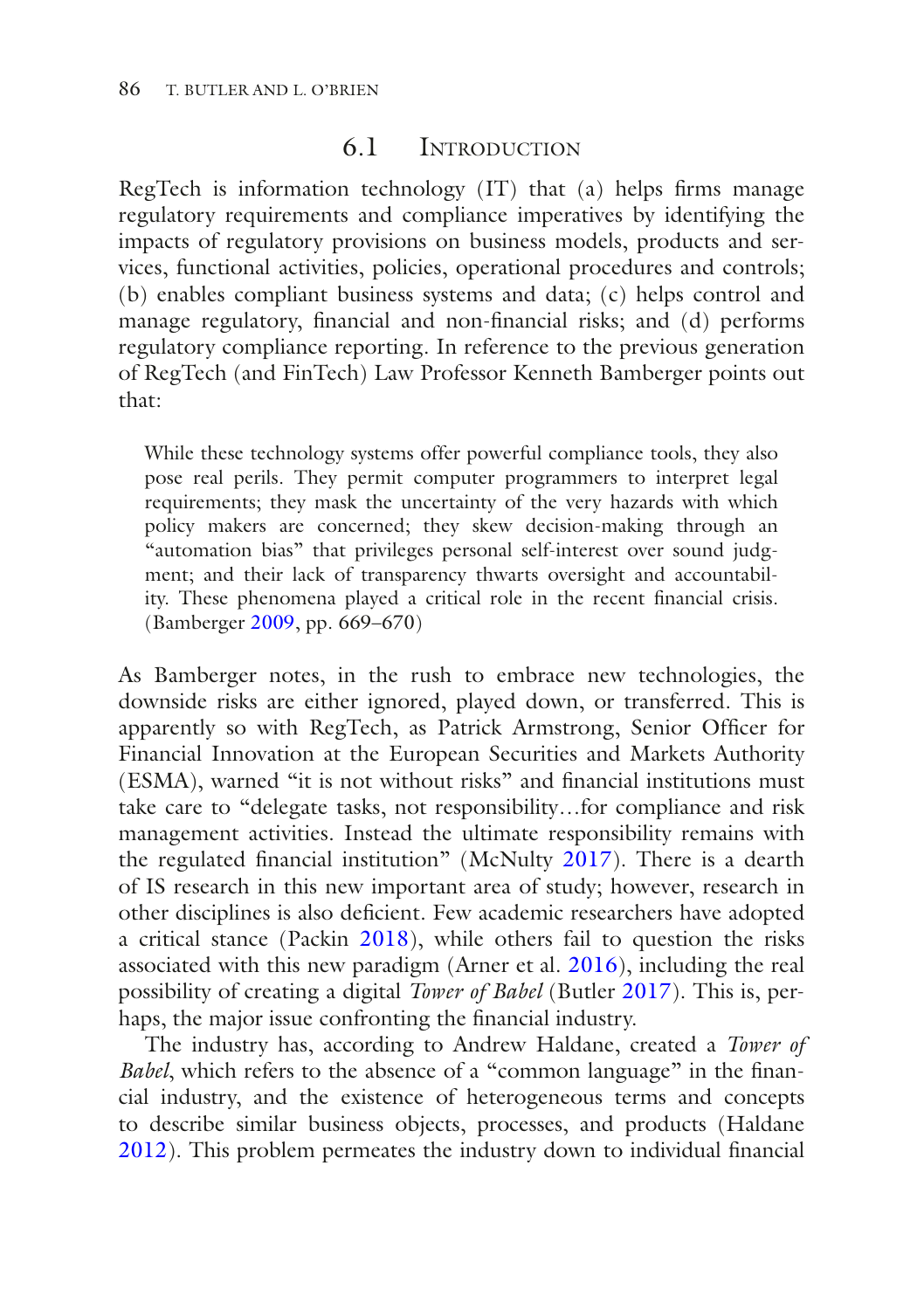institutions, where products, concepts, and terms have different meanings in and across business functions and communities of practice. The emergence of FinTech and RegTech will do little to solve fundamental problems if the industry ends up with a digital *Tower of Babel* that simply digitises the status quo. The essential issue of arriving at shared business and regulatory terminological dictionaries, thesauri, and taxonomies is a huge challenge and a signifcant obstacle for RegTech. Only then will the issue of *semantic interoperability* be addressed—that is, the capacity of information systems to exchange data with unambiguous, shared meaning. "Semantic interoperability ensures that these exchanges make sense that the requester and the provider have a common understanding of the "meanings" of the requested services and data" (Heiler [1995](#page-16-3), p. 271). However, even if a "common language" did exist in a fnancial institution, we are still left with what Bamberger [\(2009](#page-15-0)) termed the problem of "translation"—that is the gap between the meanings accorded to business concepts by business professionals and the intended behaviours of automated processes, and the meanings recorded by systems analysts and software engineers in data stores and the behaviours embedded in software code. Bamberger demonstrated how the "translation problem" resulted in fnancial, risk and compliance applications and systems that masked risk, led users into a false sense of security, and provided erroneous signals to business managers resulting in poor decision-making on key issues.

The remainder of this paper is structured as follows. First, we discuss the business drivers for the adoption of RegTech, which incorporates a regulatory perspective. Then we present our empirical case study. We fnish by discussing the implications of our research and offer concluding comments.

# 6.2 Business Drivers of RegTech

The costs of regulatory compliance for the fnancial industry represent the primary drivers for RegTech adoption. Research published by *The Trade* indicates that banks spent over \$100 billion on regulatory compliance in 2016 alone and this cost is rising (McDowell [2017](#page-16-4)). Bain & Co. estimates that governance risk and compliance (GRC) expenditure accounts for 15–20% of "run the bank cost" and 40% of "change the bank costs" (Memminger et al. [2016](#page-16-5)). Looking at specifc regulations, Dodd Frank has cost \$36 billion to date, while MiFID II has cost a  $\epsilon$ 2.5 billion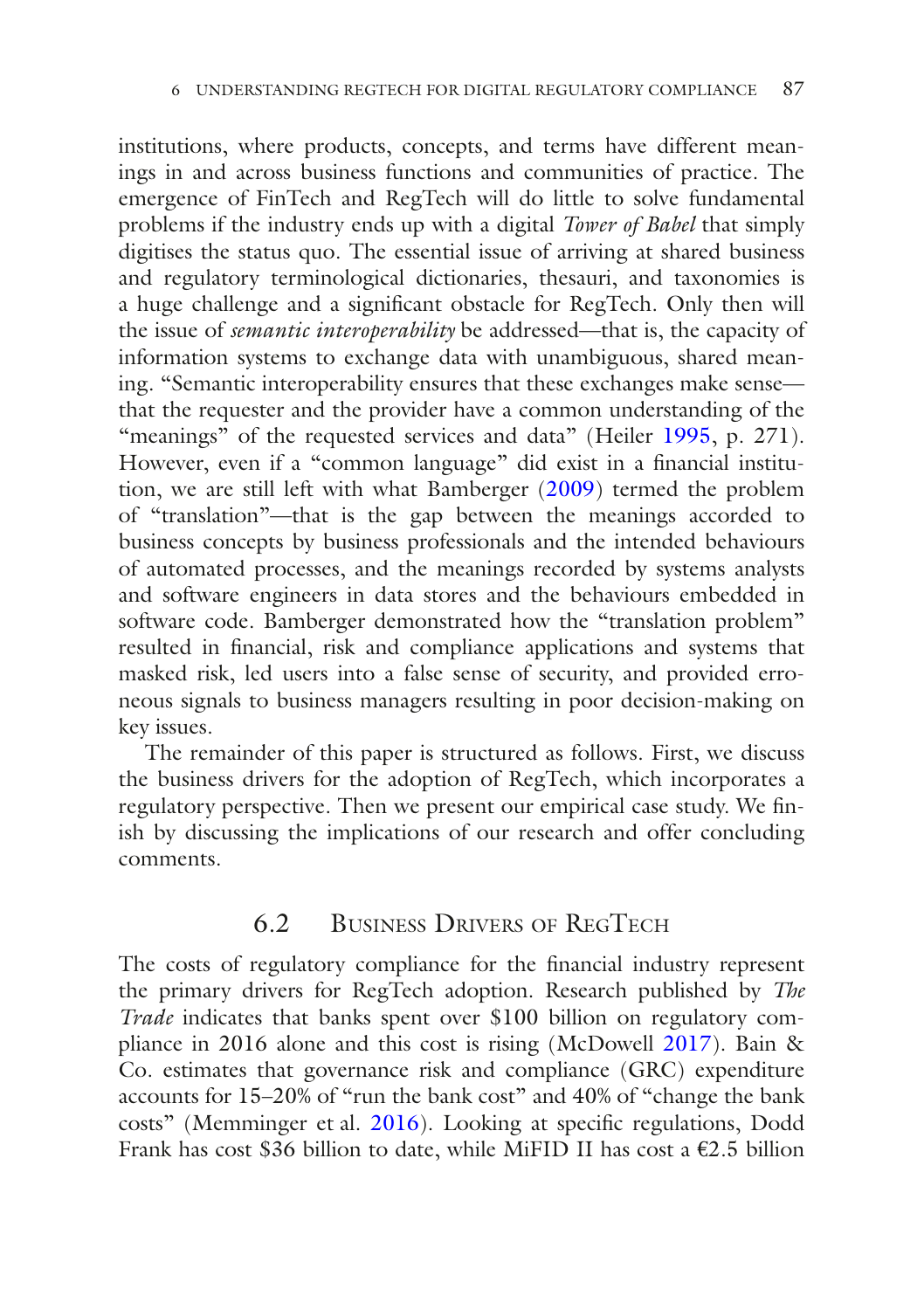

<span id="page-3-0"></span>**Fig. 6.1** Information overload, complexity, silos, and loss

to date—the latter cost is sure to rise signifcantly. Thus, given the existing trend, it is estimated that the cost of regulatory compliance will rise from 4 to 10% of revenue in fnancial institutions by 2022.

At a practical level, it is the volume of regulations that is driving costs. Take, for example, that over 50,000 regulations were published between 2009 and 2012 in the G20. Furthermore, over 50,000 regulatory updates were published in 2015 alone, 100% up on 2012. The scale of the paper mountain for frms is breath-taking: The FCA Handbook stands over 2 metres high; the US Dodd Frank Act has generated over 22,000 pages of provisions; the EU's MiFID II has approximately 30,000 pages of related texts in approximately 1.5 metres paragraphs. Each week sees an average of 45 new regulatory-related documents issued (JWG [2017\)](#page-16-6). Thus, the volume, variety, velocity, and complexity of regulation is challenging frms. Figure [6.1](#page-3-0) captures graphically the current approach to regulatory compliance and reporting. Information overload, multiple communication paths, information siloes, and manual data curation all increase the risk of information loss and reduced empirical fdelity while driving signifcant cost.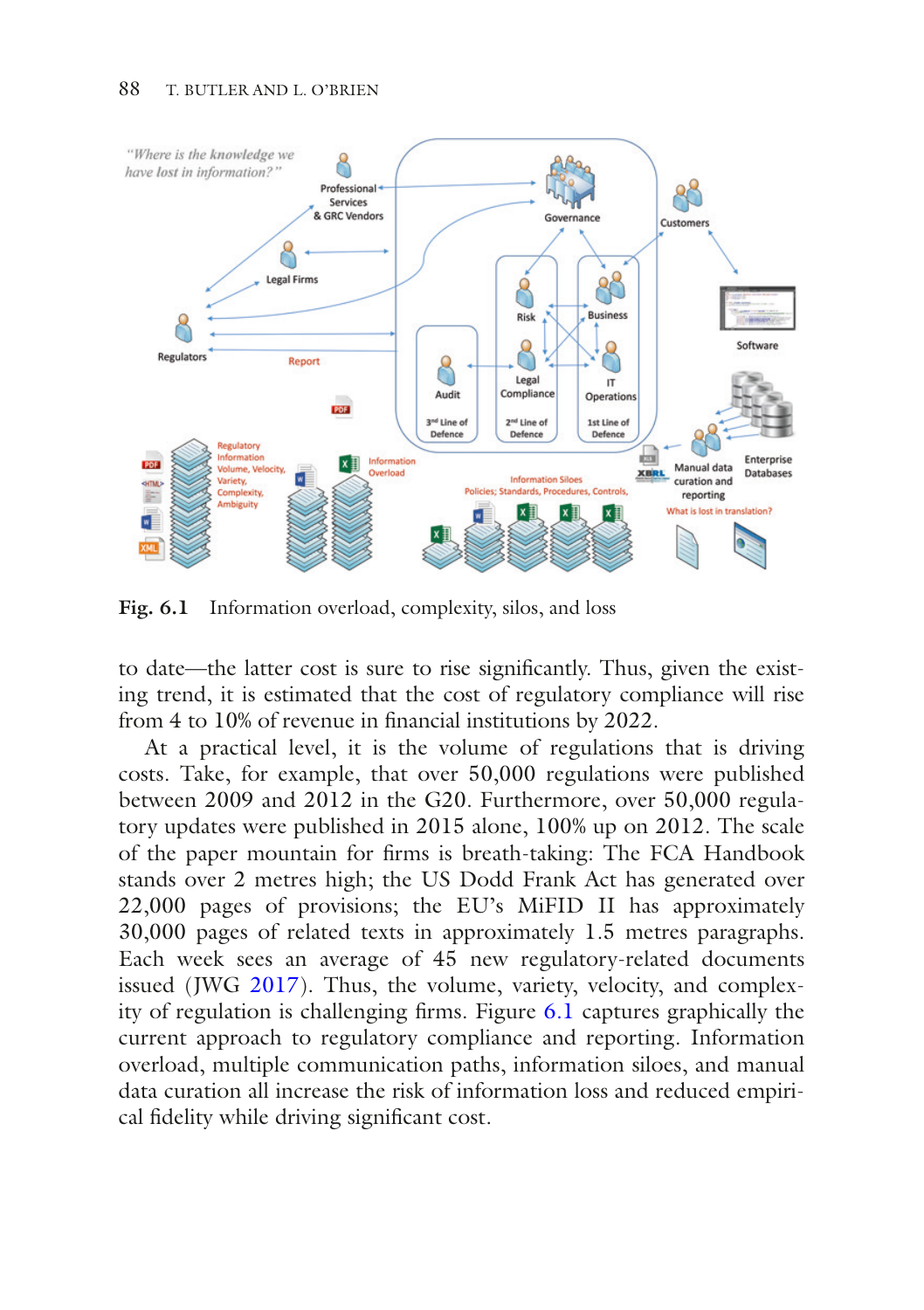Another driver is the relative complexity of fnancial institutions in terms of their business models, legal entity structures, processes, products, services, and markets served. Monitoring, interpreting, and complying with the current and planned regulations is a challenge, even for the largest banks. For smaller frms the costs and complexity may become prohibitive (Walker [2018](#page-16-7)). The move from people-based solutions to RegTech is refected in the fact that the aforementioned costs are being expended on consultants, professional services, and IT vendors (Marenzi [2017](#page-16-8)).

The fnal drivers are information and data related. Unpublished research from a 5-year-long empirical study by the authors on the issue, involving UK and US regulators and fnancial institutions, indicates that fnancial institutions are challenged by their inability to understand:

- 1. Regulatory requirements and compliance imperatives;
- 2. The impacts of such regulations on functional activities, policies, and procedures;
- 3. The changes that are required to business processes and activities;
- 4. The risks associated with fnancial products and related business models;
- 5. The implications for IT systems in terms of data governance and analytics; and
- 6. How to meet consumer needs, while protecting their rights.

It was in this context that RegTech was frst identifed as a separate, but emerging industry sector in the fnancial industry, in the UK Treasury's 2015 Budget Report and subsequently explored comprehensively in the UK's Government Organisation for Science (Walport [2015\)](#page-17-0). UK regulators took note of this new perspective on technology-based solutions for the myriad of problems facing the fnancial industry and have responded accordingly. In 2016, for example, and in the context of the FCA's Innovation Hub and its Project Innovate, the FCA identifed a number of candidate FinTech and RegTech solutions and how they might be used.

Given the signifcant challenges facing both regulators and the regulated, Christopher Woolard, Director of Strategy and Competition at the FCA, identifed several use cases for and capabilities of RegTech (Woolard [2016\)](#page-17-1) viz.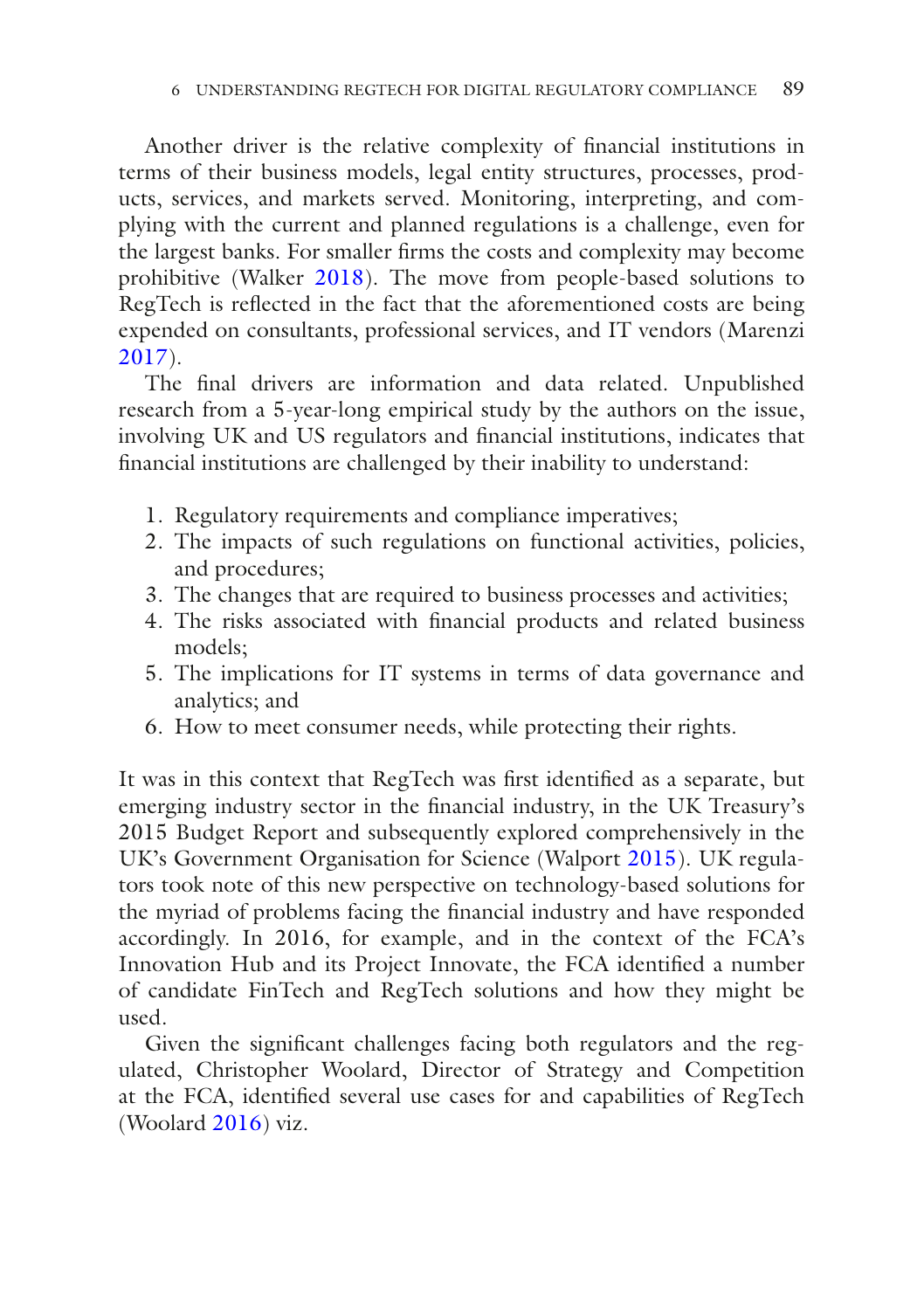- 1. First, making the business of complying with reporting requirements simpler.
- 2. Second, technology that drives effciencies in regulatory compliance by seeking to close the gap between the intention of regulatory requirements and the subsequent interpretation and implementation within frms.
- 3. Third, technology that simplifes and assists frms in managing and exploiting their existing data, supporting better decision-making and fnding those who are not playing by the rules easier.
- 4. Finally, technologies and innovations that allow regulation and compliance processes to be delivered differently and more efficiently.

The above conceptualisation indicates a role for several new technologies including artifcial intelligence (AI), blockchain/distributed ledger technologies (DLT), machine learning, natural language processing (NLP), and data analytics. However, it was clear from several presentations at the European Central Bank Data Standards for Granular Data Conference 2017 that the *sine qua non* for the success of RegTech would be the use of open standards and semantic technologies (Palmer [2017](#page-16-9)). A standards-based approach would be necessary to address the core issues of the translation and *Tower of Babel* problems (Bamberger [2009](#page-15-0); Haldane [2012](#page-16-2); Butler [2017](#page-15-2)).

# 6.3 RegTech in Focus: Digital Regulatory Reporting

The need for an industry-wide standards-based approach to regulatory compliance and reporting, articulated in the position paper of Butler ([2017\)](#page-15-2) on open standards for RegTech, found purchase with both UK regulators and the fnancial industry. The Bank of England and the FCA subsequently hypothesised that standards-based RegTech could help automate, and make more efficient and cost-effective, the task of regulatory reporting by fnancial institutions. To confrm their hypothesis, the UK regulators instituted a Technology Sprint—in this case the RegTech Sprint.

The remainder of this chapter presents a short case study of the RegTech Sprint. This was undertaken by the Bank of England and the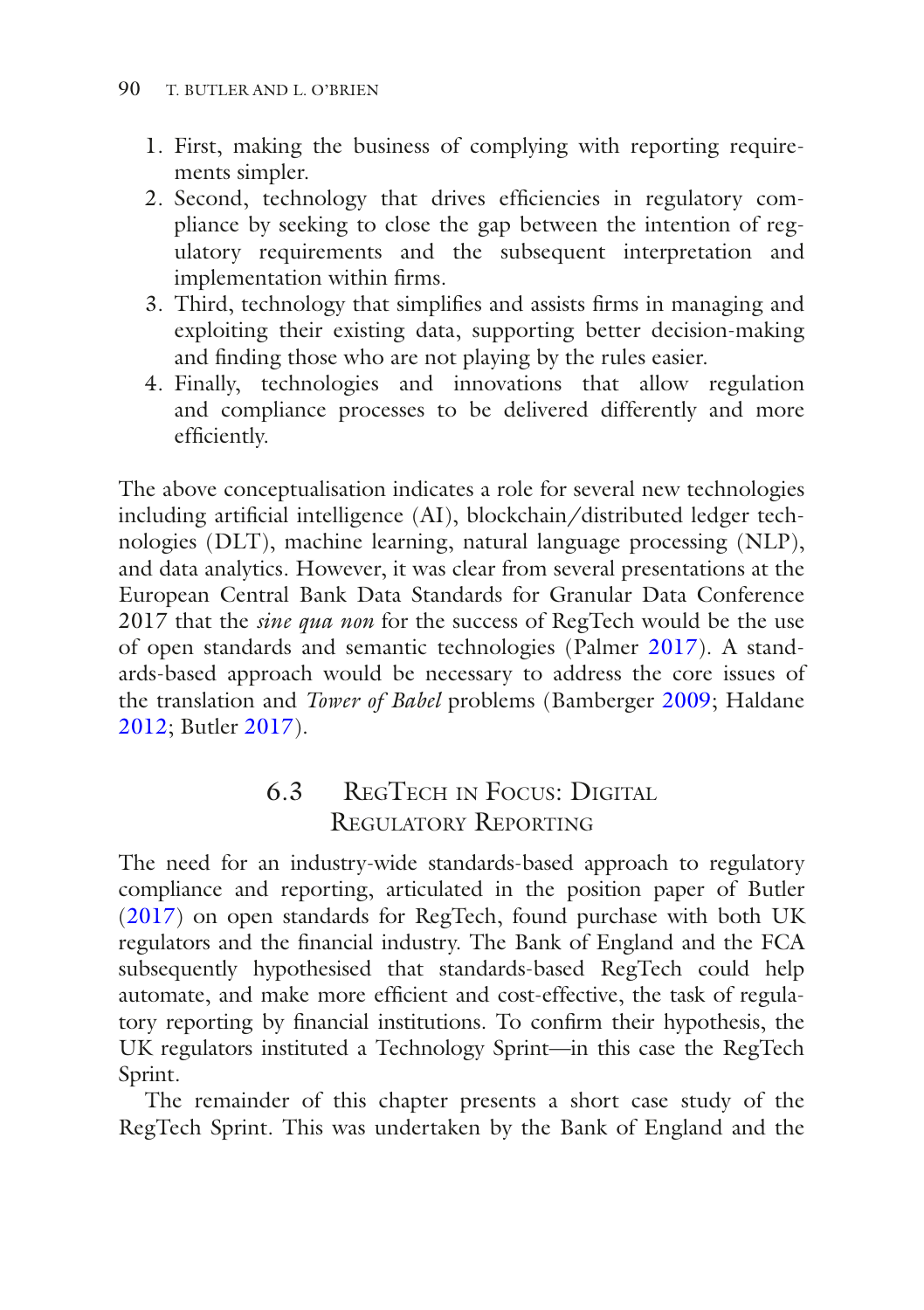

<span id="page-6-0"></span>**Fig. 6.2** Digital Regulatory Reporting

FCA in conjunction with over 50 participants from across the fnancial industry in the UK. The Sprint took place during the last two weeks of November 2017. Participants included regulators from the FCA, Bank of England, industry frms Santander, Credit Suisse, Hitachi Vantara, Lombard Risk, Model Drivers, Regnosys, JWG-RegDelta, Governor Software, law frms Linklaters and Burgess Salmon, academics from Yale, and the GRC Technology Centre at University College Cork.

The primary objective of the RegTech Sprint was to provide a Proof of Concept (PoC) that demonstrated the feasibility of the straight-through processing of regulations and semi-automated regulatory reporting—this process is termed Digital Regulatory Reporting. Figure [6.2](#page-6-0) presents the key activities that realised this objective.

The frst step in Digital Regulatory Reporting is to digitise the regulatory provisions. As indicated in Fig. [6.2,](#page-6-0) the FCA currently publishes its Handbook of Regulations in HTML and PDF formats. Key concepts are linked using Hypertext. In the case of the FCA, specifc FCA concepts are defned in the Handbook Glossary. In its current form, the Handbook provisions and rules are not readily machine-readable or machine-executable. The frst part of the PoC was to investigate how AI could be employed to process regulatory provisions and provide Regulatory Alerts.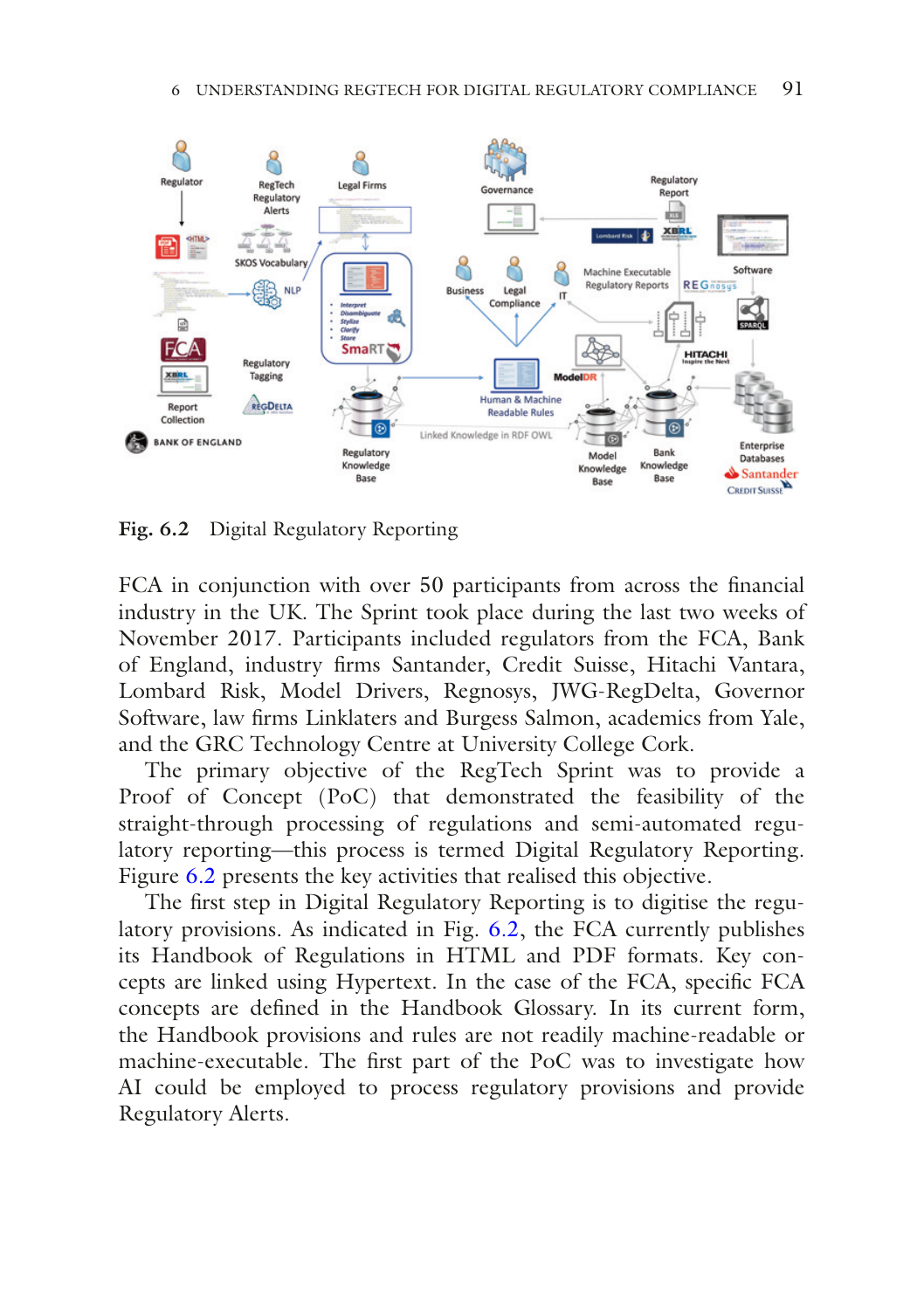### *6.3.1 Phase 1: Digital Regulatory Alerts*

RegTech vendor RegDelta has developed taxonomies of regulatory topics using the World Wide Web Consortium (W3C)'s Simple Knowledge Organisation System  $(SKOS)^{1}$  and AI to semantically tag regulatory provisions to indicate their scope and application so alerts could be generated. SKOS is based on the W3C's Resource Description Framework  $(RDF)$ ,<sup>2</sup> and is one of the three foundational Semantic Web technologies, the other two being SPARQL and the Web Ontology Language (OWL)[.3](#page-7-2) SKOS enables organisation to transcend the limitations of business glossaries to create taxonomies and thesauri that are both human- and machine-readable. Semantic tagging of regulations is but the frst step in the regulatory compliance process and the SKOS namespace helps address the *Tower of Babel* problem. This is an example of the straightforward application of AI and semantic technologies to help manage the volume and complexity of regulations by having a machine answer the *what* and *which* questions. That is, *what* are the themes in regulatory provisions and *which* activities and products do they target. While this process helps partially digitalise regulatory provisions, Sprint participants recognised that the source regulations would have to be redrafted and captured in RDF, if the objective was to be achieved. This task fells to the SmaRT application.

#### *6.3.2 Phase 2: Making Regulations Digital*

The core semantic technologies in SmaRT are based on W3C and industry standard semantic technologies. SmaRT applies the Semantics of Business Vocabulary and Business Rules (SBVR) standard proposed by Object Management Group. SBVR enables business subject matter experts to capture and express their vocabularies and rules in a systematic way according to the precepts of frst-order deontic-alethic logic. The SmaRT application applies its Mercury implementation of SBVR Structured English to capture the meaning of the tagged regulatory provisions in vocabularies (*alethic logic*, indicating a necessity, possibility, or impossibility) and rules (*deontic logic*, i.e. what should be, specifying

<span id="page-7-0"></span><sup>1</sup>[https://www.w3.org/2004/02/skos/.](https://www.w3.org/2004/02/skos/)

<span id="page-7-1"></span><sup>2</sup><https://www.w3.org/RDF/>.

<span id="page-7-2"></span><sup>3</sup><https://www.w3.org/2003/Talks/0617-Munchen-IH/25.html>.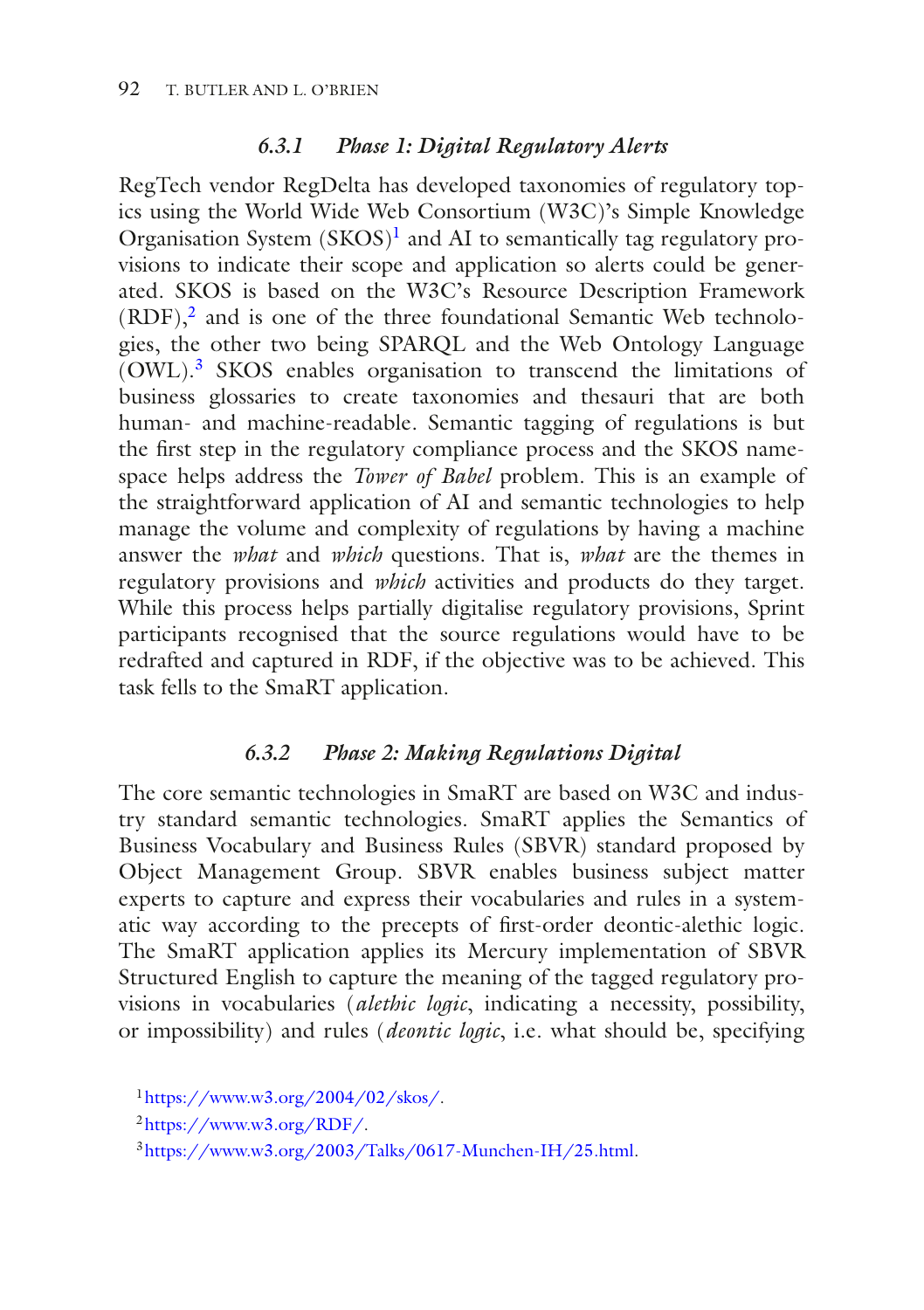obligations, prohibitions, permissions, etc.). This approach helps formalise regulatory and legal knowledge in the form of vocabularies (a la SKOS) and rules explicitly expressed to identify whether a regulatory provision prohibits certain behaviours, processes or products, or permits them, or obliges frms to behave in a certain way towards customers, and so on. SmaRT regulatory knowledge is persisted in an RDF Knowledge Base to make it machine-readable and machine-computable. AI-based inference and reasoning capabilities are provided by the SmaRT Ontology expressed in OWL[.4](#page-8-0) An OWL ontology permits granular semantic querying (using SPARQL) and reasoning to identify new or consolidate existing knowledge—it helps bring semantic interoperability to traditional data systems.

In order to achieve the objective of the Sprint, the Bank of England and the FCA chose to use the Supervision Reporting Requirements provisions in the FCA Handbook (Sup 16.12) along with supplementary defnitions supplied by regulators from the Bank of England. Sup 16.12 instructs fnancial institutions how to report relevant fnancial data to the UK supervisory authorities—the Bank of England and the Prudential Regulatory Authority (PRA) in this case. The problem with the FCA Handbook, and indeed regulatory rules in general, is that they tend to be ambiguous, drafted in legalese, with links to parent and related legislation, references to fnancial and technical standards, and links to relevant guidelines.

During the Sprint, the SmaRT application enabled legal and fnancial industry experts to transform complex legislation in Sup 16.12, related regulatory rules, and other texts containing standards and guidelines, into a human-readable regulatory natural language (RNL) This standardsbased RNL is captured by SmaRT using a combination of human knowledge and expertise, augmented by AI and Machine Learning technologies, such as those in RegDelta, and presented to users in an HTML- and XML-based web interface.

Thus, Sprint participants encoded the regulatory provisions into SmaRT's vocabulary and rules in a human-readable format. However, they are also automatically persisted in a machine-readable format in the SmaRT Regulatory Knowledge Base in RDF. As indicated, SmaRT captures the relationships between concepts in RDF triples (e.g. investments

<span id="page-8-0"></span>4[https://www.w3.org/OWL/.](https://www.w3.org/OWL/)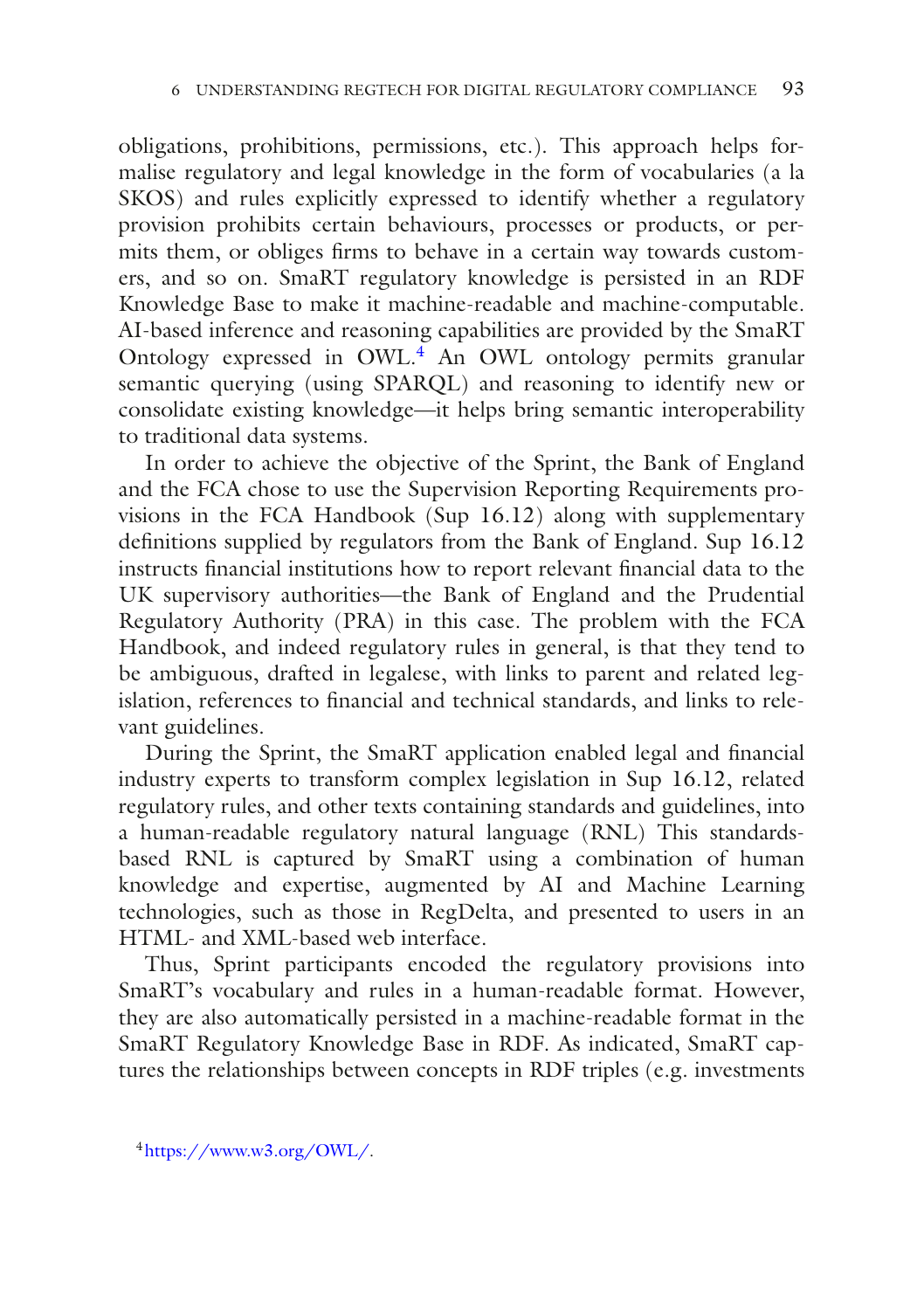| <b>Expression Type:</b>                             | Obligation                                                                                                                                         |
|-----------------------------------------------------|----------------------------------------------------------------------------------------------------------------------------------------------------|
| Source:                                             | Paragraph 16123 (FCA SUP 16.12 Reporting Requirements)                                                                                             |
| Show Statement History 5                            |                                                                                                                                                    |
| Mercury Text                                        |                                                                                                                                                    |
|                                                     | It is obligatory that if a firm is a RAG 3 then that RAG 3   must submit a FSA001   to the Financial Conduct Authority   quarterly and that FSA001 |
|                                                     |                                                                                                                                                    |
|                                                     | must be submitted within 20 business days from the RAG 3 accounting reference date                                                                 |
|                                                     |                                                                                                                                                    |
|                                                     |                                                                                                                                                    |
| Legal Obligation                                    | $(L$ obl $41)$                                                                                                                                     |
|                                                     |                                                                                                                                                    |
| <b>Expression Type:</b>                             | Obligation                                                                                                                                         |
|                                                     | Paragraph 16123 (FCA SUP 16.12 Reporting Requirements)                                                                                             |
|                                                     |                                                                                                                                                    |
| Source:<br>Show Statement History つ<br>Mercury Text |                                                                                                                                                    |

<span id="page-9-0"></span>**Fig. 6.3** SmaRT rules from Sup 16.12

frm manufactures fnancial products). The SKOS namespace is limited to expressing taxonomic and related categorical relationships. SmaRT's namespace is much richer. In Fig. [6.3](#page-9-0), the relationship RAG must submit FSA001 is captured as an RDF triple. Triples are declarative axioms and the building blocks of SmaRT rules. SmaRT rules are represented as RDF/Turtle graph pattern.<sup>5</sup> Thus expressed, data can be checked for consistency or compliance with such rules. Standard W3C technologies such as  $SPARCL$ ,  $6$  SPIN,<sup>7</sup> and SHCL<sup>8</sup> are employed for this purpose. SPARQL (SPARQL Protocol and RDF query language), is, as its name indicates, the W3C query language for the Semantic Web and siloed and distributed networked systems. For example, SPARQL can be used to enable querying and integration of siloed fnancial and risk data for regulatory reporting and risk management. Rules such as those present in Fig. [6.3](#page-9-0) are the constituent elements of complex regulatory provisions expressed in a human-readable format in HTML and in a

<span id="page-9-1"></span><sup>5</sup>[https://www.w3.org/2001/sw/DataAccess/rq23/#BasicGraphPatternMatching.](https://www.w3.org/2001/sw/DataAccess/rq23/#BasicGraphPatternMatching)

<span id="page-9-2"></span><sup>6</sup>[https://www.w3.org/TR/rdf-sparql-query/.](https://www.w3.org/TR/rdf-sparql-query/)

<span id="page-9-3"></span><sup>7</sup>[https://www.w3.org/Submission/2011/SUBM-spin-overview-20110222/.](https://www.w3.org/Submission/2011/SUBM-spin-overview-20110222/)

<span id="page-9-4"></span><sup>8</sup><https://www.w3.org/TR/shacl/>.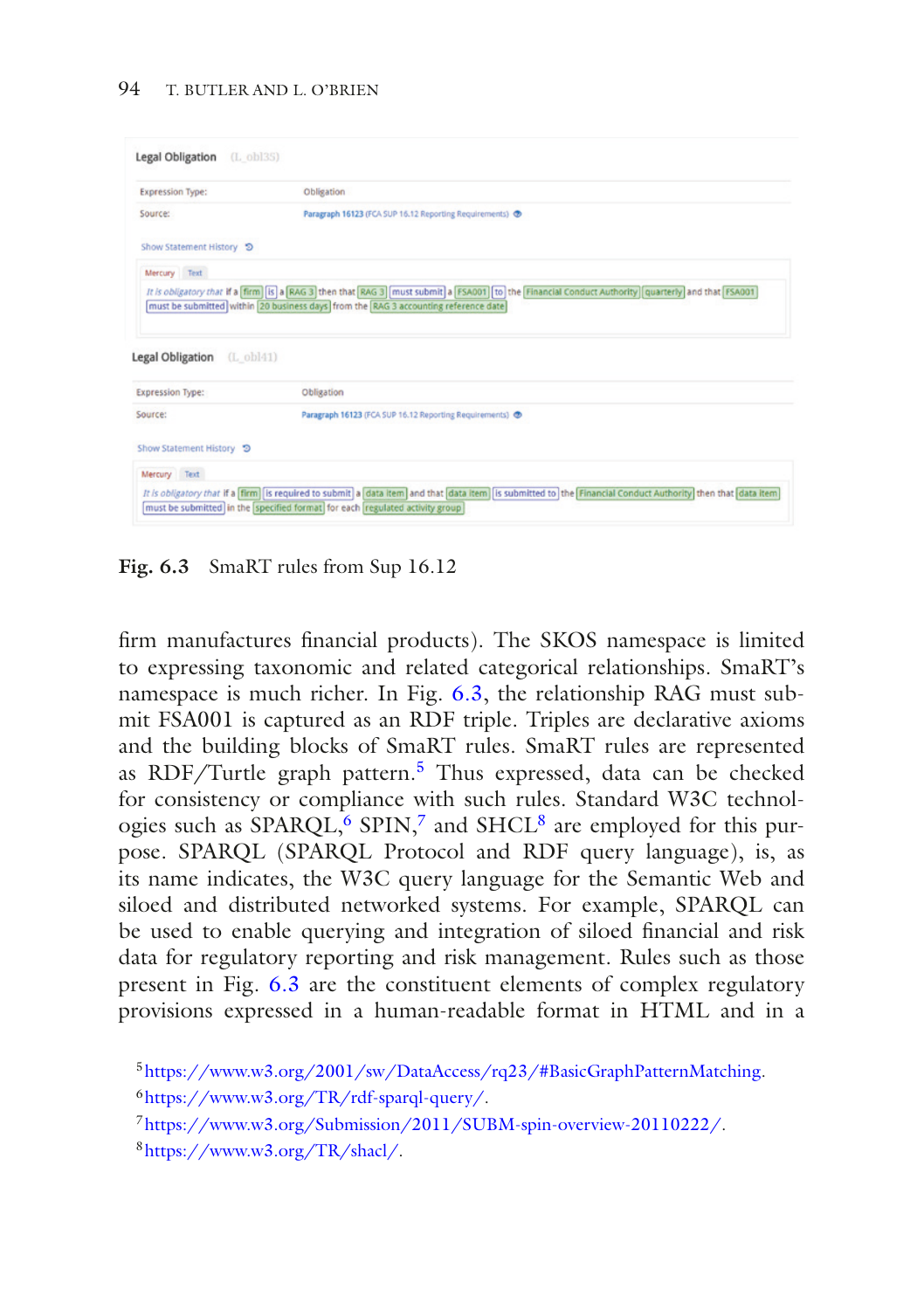machine-readable format as an RDF graph pattern. The closest analogue to this approach is the relationship between Wikipedia and DBpedia.[9](#page-10-0) The human-readable Wikipedia content is expressed in HTML and rendered into web page in a browser; however, DBpedia captures Wikipedia content and data in RDF, with concepts modelled in an ontology. Thus, information contained in related/linked Wikipedia pages can be queried (using SPARQL), extracted, federated, integrated, relationships uncovered or inferred, and new knowledge created.

#### *6.3.3 Phase 3: Performing Digital Regulatory Reporting*

The knowledge embedded in the SmaRT RDF-based vocabulary was used by software engineers from Hitachi, Regnosys, and Lombard Risk to map frm-specifc data concepts in the anonymised customer account data supplied by Santander to equivalent concepts in the Regulatory Knowledge Base. The RDF-based rule graph patterns were employed to create SPARQL queries to extract compliant data on retail customer accounts. Using the SPARQL Inference Notation (SPIN) framework, rules can be graphed and executed. A software application was created to automate this process. This was then used to extract the required data, transform and load it, and then perform the required calculations and populate relevant cells in the FSA 001 Balance Sheet form for submission to the Bank of England.

The major achievement in executing the PoC came when the rule governing customer account reporting was changed. Once the rule change was captured in SmaRT and expressed in RDF, the software application executed over the changed rule (as an RDF graph pattern) and then populated the appropriate felds in FSA 001 form with the required data. No change in the software algorithm was required. This was a major development and provided the PoC.

#### *6.3.4 Phase 4: Creating Meta-Data Models for Semantic Interoperability*

Referring back to Fig. [6.2,](#page-6-0) Model Drivers (ModelDR) demonstrated a key beneft of the above approach to solving the semantic interoperability problem discussed earlier. ModelDR semantic modelling application

<span id="page-10-0"></span><sup>9</sup>[https://en.wikipedia.org/wiki/DBpedia.](https://en.wikipedia.org/wiki/DBpedia)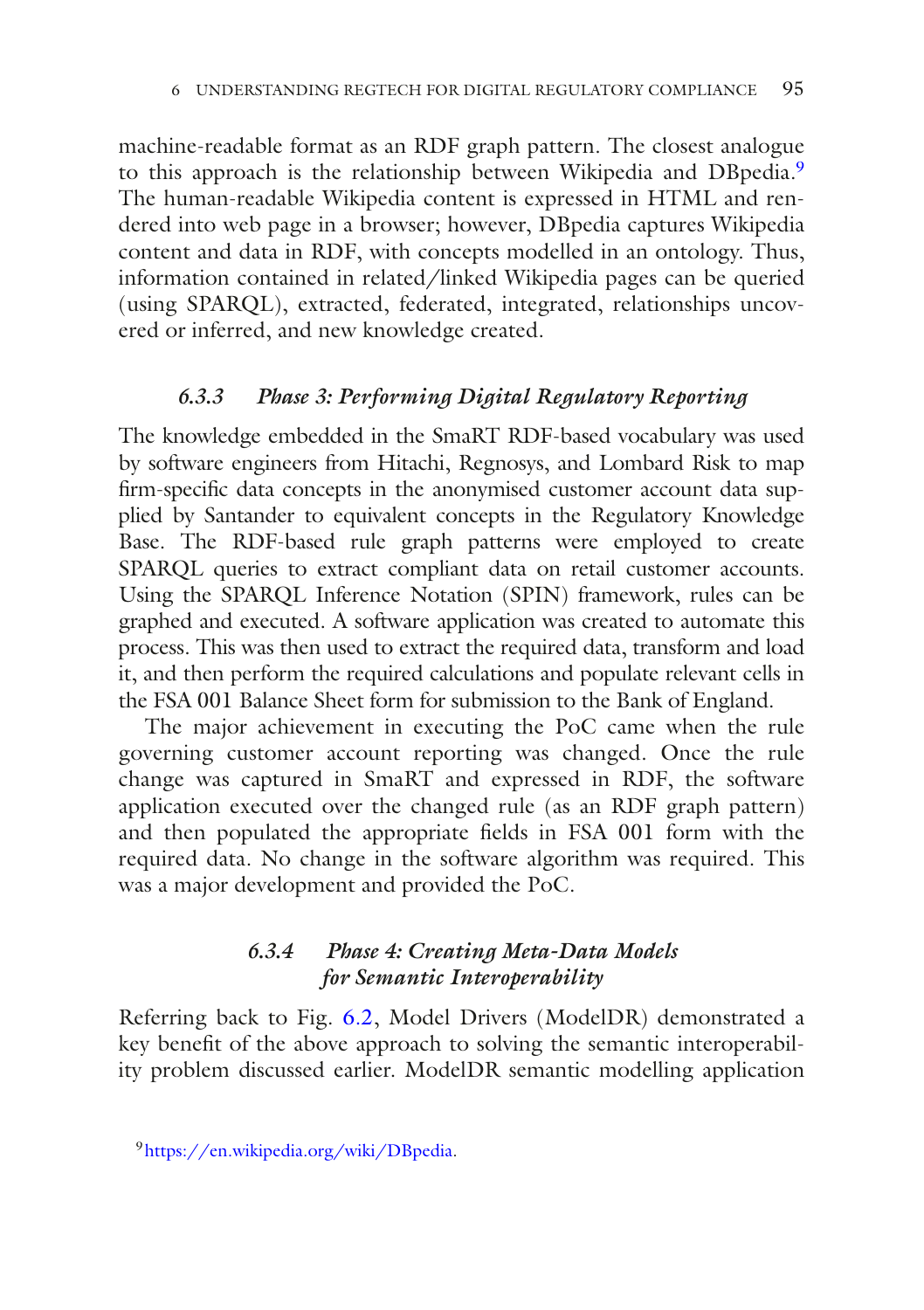was able to create ontology-based meta-data models, based on SmaRT vocabularies and rules, that will help scale up the fndings and make Digital Regulatory Reporting a reality in the Enterprise. During the Sprint, the ModelDR application was integrated with SmaRT in order to demonstrate how SMEs could capture domain knowledge (here on regulatory provisions) and use this as an input to semantic models expressed in OWL—such models may be used for data virtualisation (see Kontchakov et al. [2013](#page-16-10)). Such models are currently being built at great cost by major banks. The ability to have business professionals participate in this process is argued to make this process more efficient and help address the aforementioned translation problem and make semantic interoperability possible. This approach also helps scale up the PoC to a working enterprise-wide solution.

# 6.4 Discussion and Implications

While Know Your Customer (KYC), Anti-money Laundering (AML), and the fnancial crime problem spaces are, perhaps, the most mature areas in the application of RegTech, Enterprise Data Management is, perhaps, the most important area for the application of RegTech and the lens through which all RegTech solutions should be viewed. The rationale for this assertion is simple and straightforward—fnancial enterprises have become more or less fully digitised and almost all people, business objects and processes are represented in and through data, be it structured or unstructured. Regulations themselves are unstructured data—although, regulators are seeking to bring structure to regulatory provisions and rules. In the area of conduct risk, for example, predictive analytics and machine learning are being used to identify insider (cyber) threats, suspicious activity (fraud and fnancial crime), insider trading, and employee misconduct, all based on data captured from phone calls, emails, business transactions, and so on. Unfortunately, the approaches being taken by multiple vendors using proprietary approaches, and applying technologies as diverse as AI, machine learning, NLP, DLT, biometrics, cryptography, cloud computing, and open APIs, may result in a digital *Tower of Babel*, as *semantic interoperability* a major issue for the industry.

The traditional approach employed in Bamberger's *Technologies of Compliance*, whether GRC or RegTech, is to transform and map regulatory provisions, compliance imperatives and rules into software code.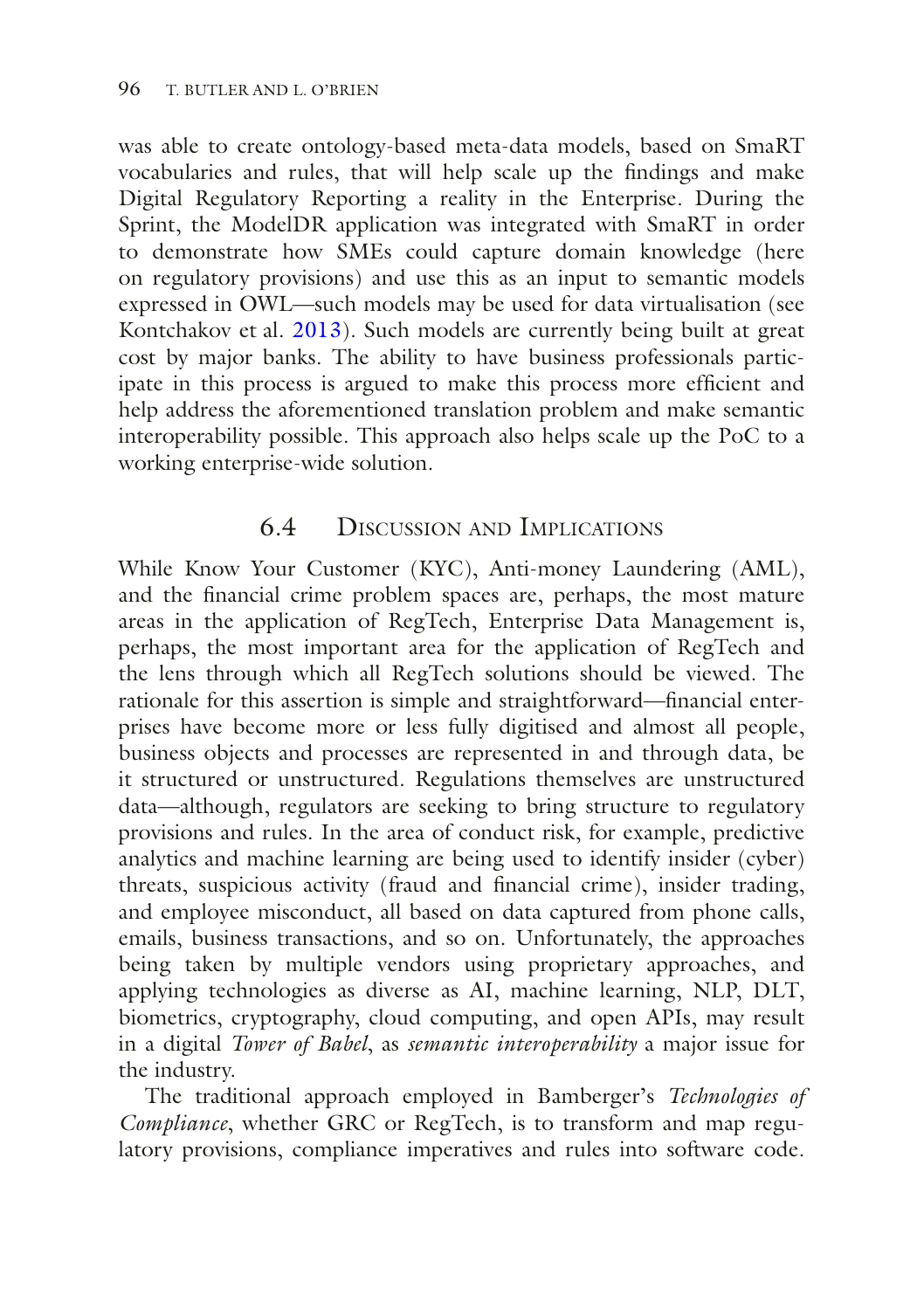This approach is evident in early RegTech solutions in the AML/ KYC/Financial Crime domains. Thus, fnancial institutions adopting such technologies face a "black box" solution, with an attendant regulatory risk that a client will, for example, be on-boarded in breach of governing regulations. This might happen if a regulatory rule is not properly encoded or if all permutations and combinations are not accounted or tested for. Depending on the gravity of the breach, a fnancial institution could fnd itself with a hefty fne or risk of being put out of business. In the course of our research, lawyers critical of RegTech put this argument forward and criticised the often unquestioning acceptance of vendor claims by fnancial institutions as to the abilities of their software applications to automate or support decision-making around KYC and client on-boarding. RegTech vendors cite Intellectual Property (IP) considerations for their unwillingness to disclose what is in their black boxes (Tyler [2017\)](#page-16-11). What is required here by fnancial institutions and regulators is provenance between the original provisions/rules and their instantiation in computer algorithms. The RegTech Sprint PoC provides evidence of the utility of a human- and machine-readable intermediate language in ensuring faithful translation between the source regulations, the interpreted provisions, and their representation in the software that underpins technologies of compliance.

Echoing Kenneth Bamberger's argument presented at the beginning of this chapter, Packin ([2018,](#page-16-1) p. 194) warns of the downside to RegTech and argues that its adoption "requires a carefully tailored design of the technology, a joint effort of the regulators and the private sector and some shifts in corporate thinking." Evidence from the RegTech Sprint indicates that this is underway. However, the RegTech genie is out of the bottle and a major problem facing the industry is the growing number of proprietary RegTech solutions from multiple vendors, none of which are aligned around a common model or infrastructure. It has been brought to our attention by executives from Globally Systemic Important Banks (GSIBs or GSIFIs) that the last thing they want is to have multiple FinTech and RegTech solutions, from multiple vendors, adding to the proliferation of applications across their institutions and to the burgeoning "spaghetti pots" of code and data.

The FCA is advocating the adoption of open source technologies and open semantic standards, such as those developed by the W3C, to link and make machine-readable and machine-executable structured and unstructured data across heterogeneous sources. Hence, its focus is on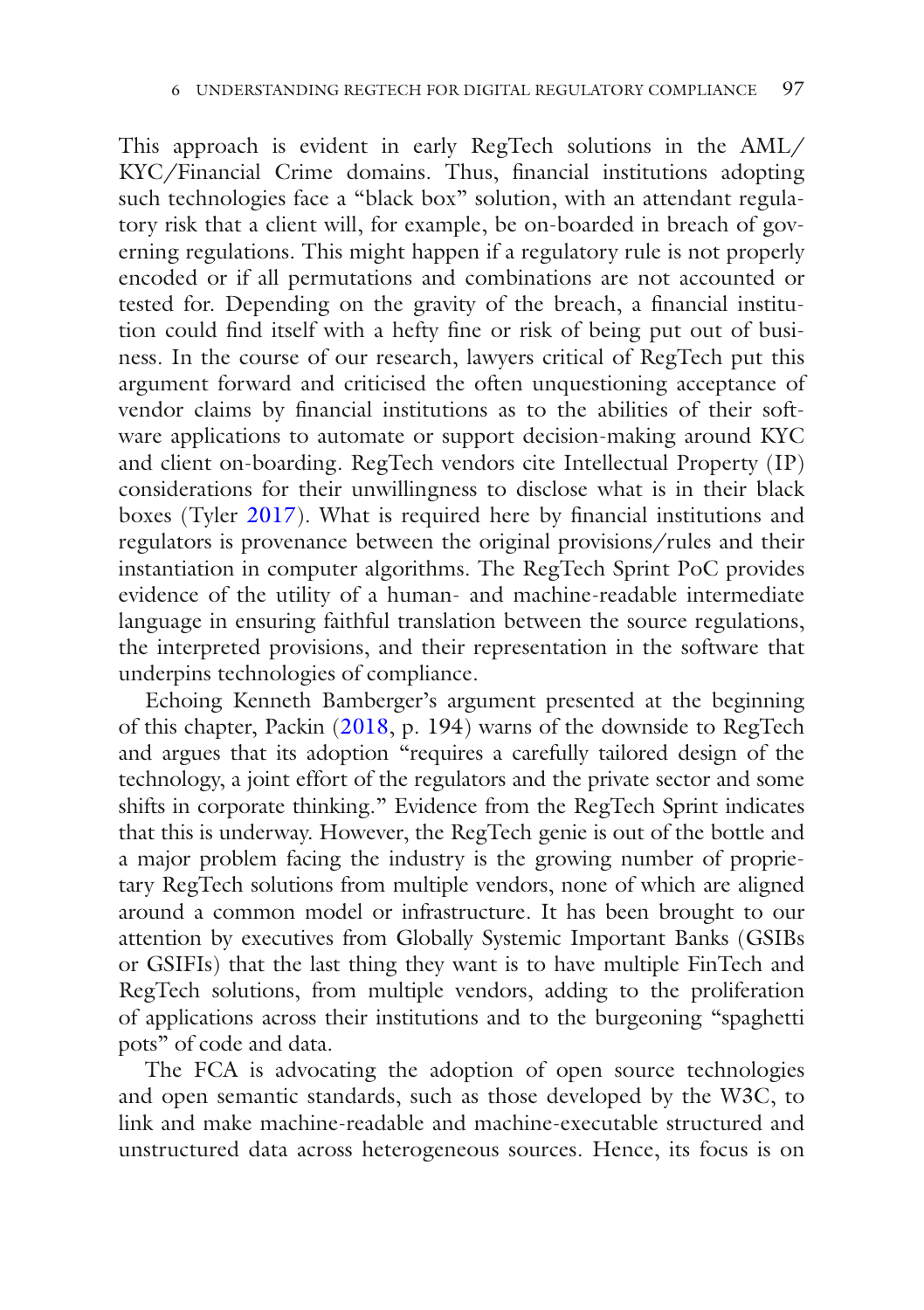XML/RDF (and also Turtle and JSON-LD), ontologies (in OWL), and related standards, such as the SBVR, and its extensions, to express regulatory vocabularies and rules in order to underpin the semantic interoperability of systems.

It is also clear from our experience that large fnancial institutions are beginning to address the core problems of data governance and data virtualisation using semantic technologies that enable interoperability between systems. SBVR is being used by major banks to help map regulatory concepts on to business concepts. Ontologies are being used as meta-data models hosted in RDF triple stores as knowledge bases for data extracted from heterogeneous relational data stores and other sources. This semantic approach to data virtualisation uses SPARQL to feld federated queries over the distributed meta-data/data in relational data stores. The operational data stays where it is, with the data of interest returned from multiple data sources, integrated using the ontologies (as meta-data models), with further analysis and processing performed in an RDF triple store. This approach takes on an AI dimension when inferencing engines or reasoners are employed to add knowledge to a knowledge base. A semantic reasoner or rules engine consists of algorithms that infer logical conclusions from a set of asserted axioms or facts expressed in RDF/OWL. From a data perspective, previously unknown or unrecognised relationships across heterogeneous data sets can be asserted, thus adding more knowledge. Successful ontology-based solutions already exist in a wide variety of domains from defence and intelligence, to capital markets, to regulatory compliance (Palantir [2018](#page-16-12)).

From a business perspective, this approach enables regulatory semantics (vocabularies and rules underpinning regulatory provisions and compliance imperatives) to be mapped to business semantics (vocabularies and rules expressed in business policies, operational standards, controls through to meta-data repositories/data dictionaries). It also permits the disambiguation, extraction, and integration of heterogeneous frmspecifc data for regulatory compliance reporting and risk management. Capturing business semantics in a knowledge base is the *sine qua non* of good data governance. An example here is the Model Knowledge Base referred to in Fig. [6.1](#page-3-0). Linking a model knowledge base like this with a regulatory knowledge base and integrating both with a business knowledge base can enable straight-through processing of regulations and automated regulatory compliance reporting of both fnancial data and non-fnancial data. Interestingly, industry bodies like the IFRS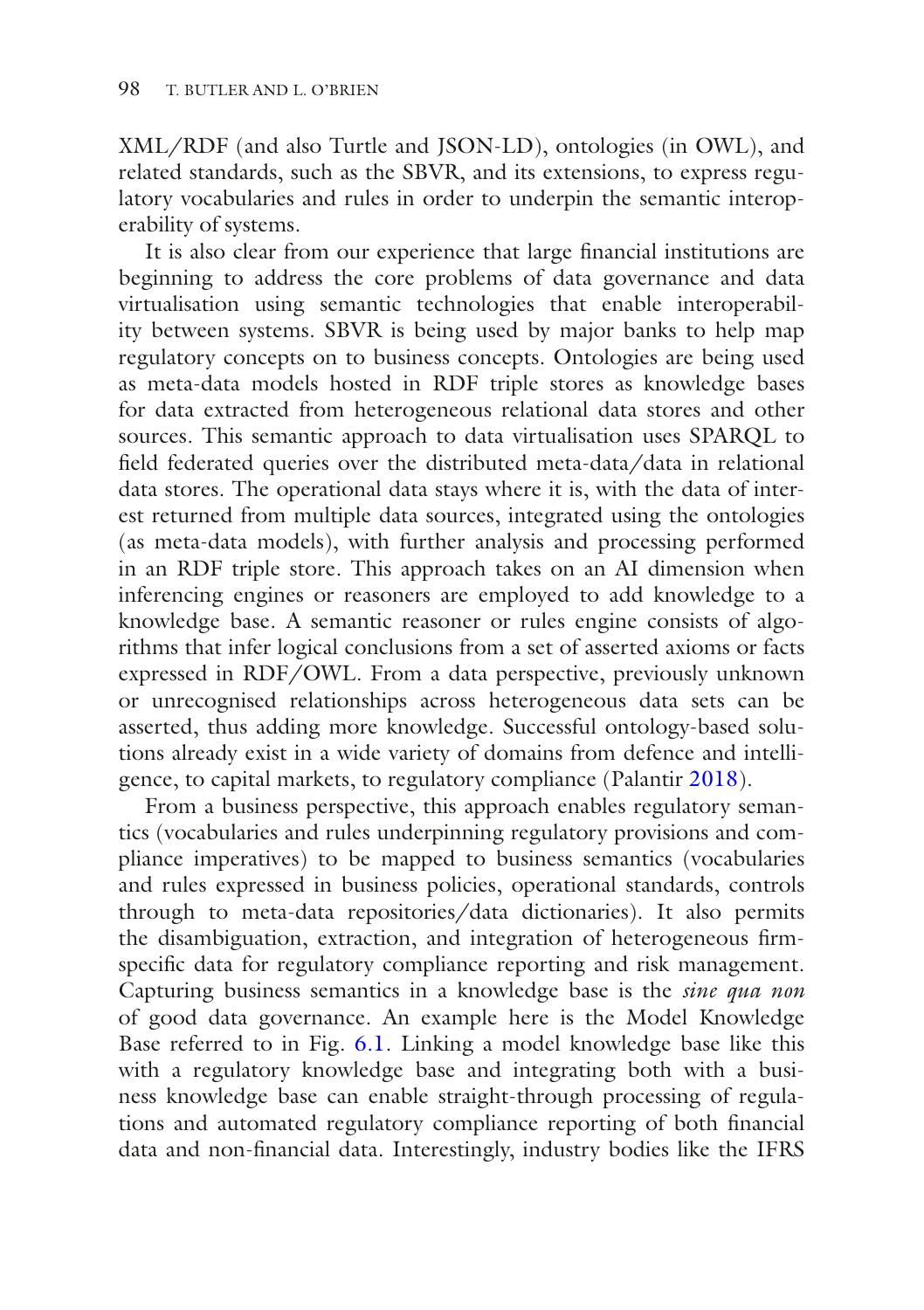Foundation/International Accounting Standards Board are using semantic technologies and ontologies to make their standards and reporting XBRL taxonomies both human- and machine-readable. So too are the ISO20022/SWIFT initiatives in their efforts to enhance its fnancial messaging standard. Thus, a point of convergence is not too far off, and frms across the fnancial industry need to ensure that they are in a position to capitalise on the very real benefts offered by semantic technologies for FinTech and RegTech.

#### 6.5 Conclusion

This chapter draws on recent feld research to demonstrate the promise and potential of RegTech. However, it adds a cautionary note that the full benefts of RegTech will only materialise if the pitfalls of a fragmented *Tower of Babel* approach are avoided (Butler [2017\)](#page-15-2). Semantic standards are the key to all this.

It is clear that the benefts of RegTech go well beyond straightthrough processing of compliance reporting of fnancial data, such as balance sheet reporting and the quantifcation of organisational or systemic fnancial risk. We have argued that one of the benefts of the application of semantic standards is data governance, through the ability to create machine-readable meta-models that enable data virtualisation across heterogeneous data stores. This approach may make the enterprise data warehouse a thing of the past. However, it also enables an enhanced data-driven approach to the management of non-fnancial risk and associated regulatory compliance reporting. Here, data from siloed, heterogeneous databases can be virtualised and ontologies and/or predictive analytics/machine learning algorithms and AI applied to identify insider or cyber threats, suspicious activities, fnancial fraud by customers/ clients, and a wealth of other applications. Readers will begin to realise that in this context RegTech can be applied across industry sectors, and not just the fnancial industry, as non-fnancial risks, such as operational risk and employee misconduct, consumer protection are not industry specifc.

The fnancial industry spends more on IT and data than any other, over \$360 billion per annum according to Gartner. Given the fundamental problems, it faces with regulatory compliance, which is costing the industry over \$100 billion per annum, and the persistent problem of data governance, management, and analytics, it seems absurd to see fnancial institutions chasing will-o'-the-wisp solutions or technologies which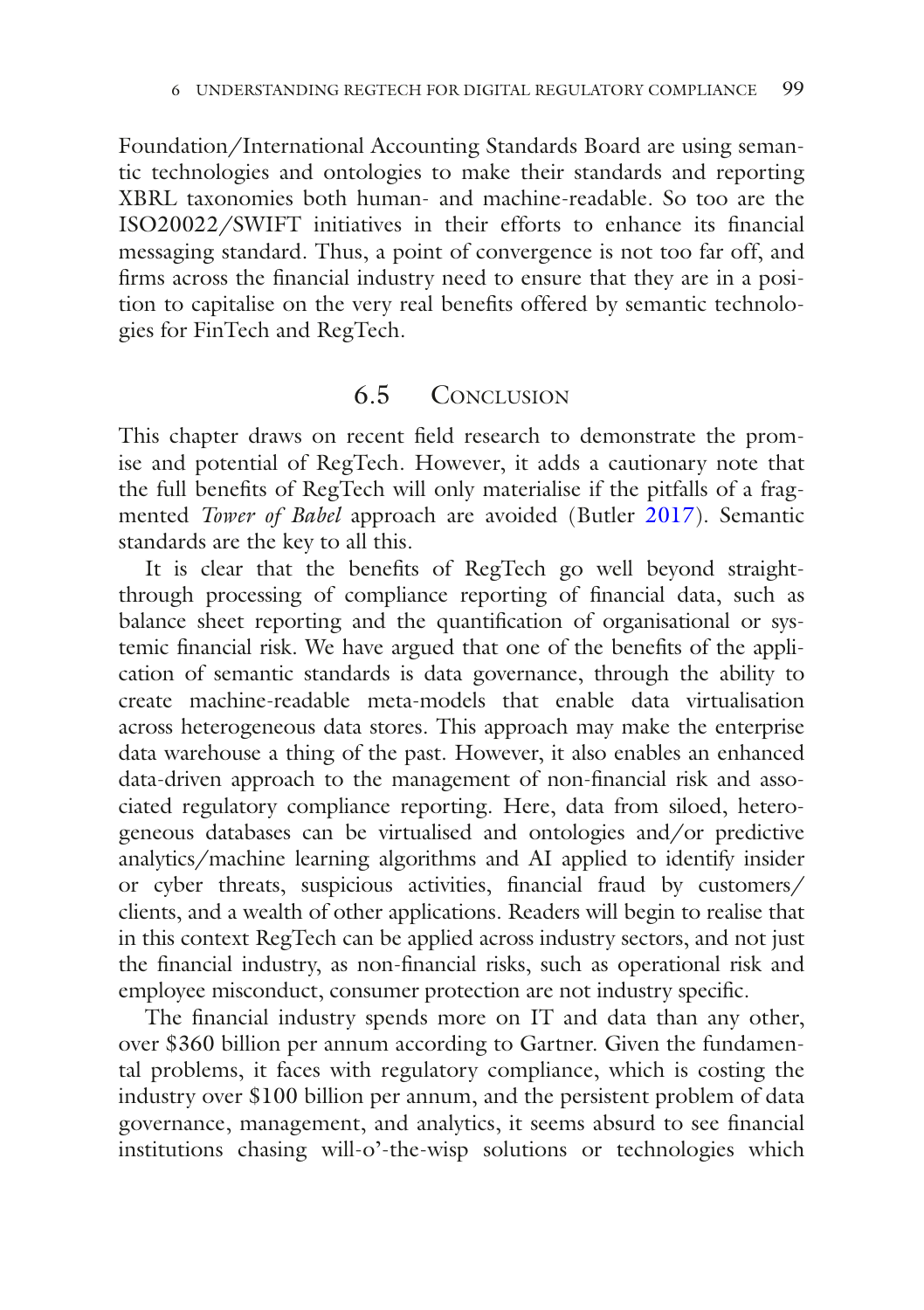may turn out to nothing more be fads, with little practical application or impact. Our previous research revealed that as of late 2016, the industry Chief Data Officers had yet to go beyond CDO 1.0 (Governance) to reach CDO 2.0 (Analytics) (Butler [2017\)](#page-15-2). The point here being that the industry still finds difficulty in realising the benefits of data analytics, and this has major implications for RegTech, as it still has not solved the problems of data governance. Likewise, while it is clear that AI, machine learning, and robotics have signifcant implications for FinTech and, particularly, RegTech domains, the real benefts of AI, in terms of unsupervised learning, are still some way off. Nevertheless, it is clear that ontologies, machine learning, and NLP technologies are being used effectively. That said, it is clear that AI will do little to address the fundamental issue of "natural stupidity" in fnancial engineers and quants (Wilmott and Orrell [2017](#page-17-2)) or in fnancial experts and senior managers, whether in banks or general business organisations (Kahneman [2012\)](#page-16-13), or in those responsible for systematic misconduct and fraud in the banking system (Vaughan and Finch [2016](#page-16-14)).

RegTech holds much promise for regulators and frms in the fnancial industry to fully beneft from the power that digitalisation offers—to solve a big problem for a relatively small effort. However, a considered, collaborative approach by all stakeholders is required if that promise is to become a reality. As societal stakeholders, IS researchers have a role to play in this, in that there is much the discipline can offer in helping practitioners develop and express a "common language" in human- and machine-readable formats.

**Acknowledgements** SmaRT was developed under the Enterprise Ireland Commercialisation Fund, co-funded by the Irish Government and European Regional Development Fund (ERDF) under Ireland's European Structural and Investment Funds Programme 2014–2020.

#### **REFERENCES**

- <span id="page-15-1"></span>Arner, D. W., Barberis, J., & Buckey, R. P. (2016). FinTech, RegTech, and the reconceptualization of fnancial regulation. *Northwestern Journal of International Law & Business, 37,* 371–414.
- <span id="page-15-0"></span>Bamberger, K. A. (2009). Technologies of compliance: Risk and regulation in a digital age. *Texas Law Review, 88,* 669–739.
- <span id="page-15-2"></span>Butler, T. (2017). Towards a standards-based technology architecture for RegTech. *Journal of Financial Transformation, 45,* 49–59.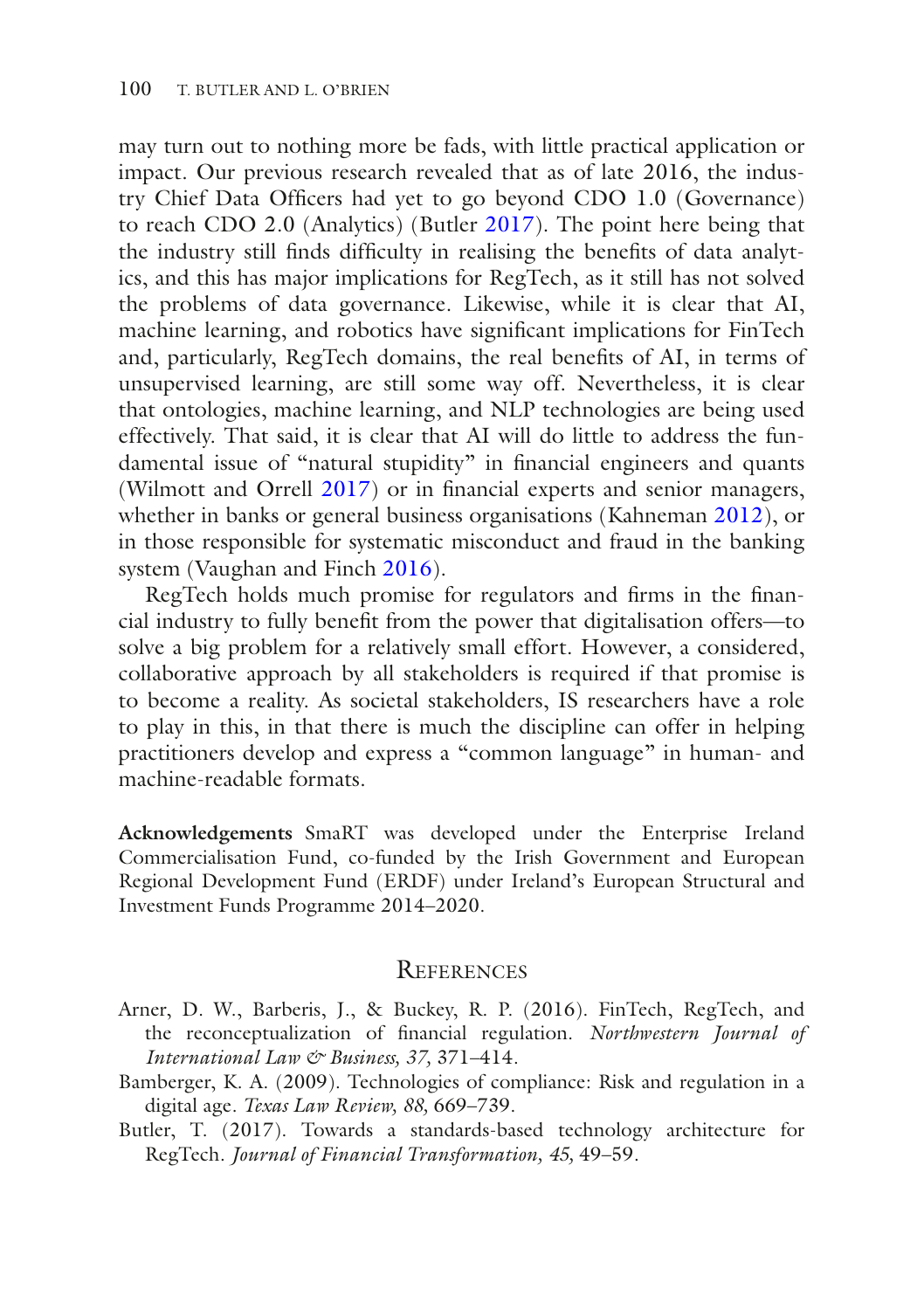- <span id="page-16-2"></span>Haldane, A. G. (2012). *Towards a common fnancial language*. Securities Industry and Financial Markets Association (SIFMA) "Building a Global Legal Entity Identifer Framework" Symposium, New York. Available at: [http://www.bis.org/review/r120315g.pdf.](http://www.bis.org/review/r120315g.pdf) Last accessed 17 August 2018.
- <span id="page-16-3"></span>Heiler, S. (1995). Semantic interoperability. *ACM Computing Surveys (CSUR), 27*(2), 271–273.
- <span id="page-16-6"></span>JWG. (2017). *RegDelta: Part of our MiFID II solution*. Available at: [https://](https://jwg-it.eu/insight/mifid-programme-planner/) [jwg-it.eu/insight/mifd-programme-planner/.](https://jwg-it.eu/insight/mifid-programme-planner/) Last accessed 25 October 2017.
- <span id="page-16-13"></span>Kahneman, D. (2012). *Thinking, fast and slow*. England: Penguin Books.
- <span id="page-16-10"></span>Kontchakov, R., Rodriguez-Muro, M., & Zakharyaschev, M. (2013). Ontologybased data access with databases: A short course. In *Reasoning web: Semantic technologies for intelligent data access* (pp. 194–229). Berlin and Heidelberg: Springer.
- <span id="page-16-8"></span>Marenzi, O. (2017). *Capital markets and investment banking 2017–2018 forecast*. Available at: [http://www.opimas.com/research/193/detail/.](http://www.opimas.com/research/193/detail/) Last accessed 25 October 2017.
- <span id="page-16-4"></span>McDowell, H. (2017). Banks spent close to \$100 billion on compliance last year. *The Trade News*. Available at: [https://www.thetradenews.com/Sell-side/](https://www.thetradenews.com/Sell-side/Banks-spent-close-to-%24100-billion-on-compliance-last-year/) [Banks-spent-close-to-\\$100-billion-on-compliance-last-year/.](https://www.thetradenews.com/Sell-side/Banks-spent-close-to-%24100-billion-on-compliance-last-year/) Last accessed 17 August 2018.
- <span id="page-16-0"></span>McNulty, L. (2017). Top regulator: City frms must bear responsibility for RegTech risks. *Financial News*. Available at: [https://www.fnlondon.com/](https://www.fnlondon.com/articles/city-firms-must-bear-responsibility-for-regtech-risk-20170516) [articles/city-frms-must-bear-responsibility-for-regtech-risk-20170516.](https://www.fnlondon.com/articles/city-firms-must-bear-responsibility-for-regtech-risk-20170516) Last accessed 25 October 2017.
- <span id="page-16-5"></span>Memminger, M., Baxter, M., & Lin, E. (2016). *Banking RegTechs to the rescue?* Available at: [http://www.bain.com/publications/articles/banking-regtechs](http://www.bain.com/publications/articles/banking-regtechs-to-the-rescue.aspx)[to-the-rescue.aspx](http://www.bain.com/publications/articles/banking-regtechs-to-the-rescue.aspx). Last accessed 17 August 2018.
- <span id="page-16-1"></span>Packin, N. G. (2018). RegTech, compliance and technology judgment rule. *Chicago-Kent Law Review, 93,* 193–220.
- <span id="page-16-12"></span>Palantir. (2018). *Our solutions*. Available at: [https://www.palantir.com/solu](https://www.palantir.com/solutions/)[tions/](https://www.palantir.com/solutions/). Last accessed 17 August 2018.
- <span id="page-16-9"></span>Palmer, J. (2017). *The data journey: Finding and fixing the bumps*  $\circledcirc$  *holes in the road*. Data Standards for Granular Data Conference, European Central Bank.
- <span id="page-16-11"></span>Tyler, T. (2017). *RegTech and FinTech's impact on the regulated sector*. Available at: [http://www.aidcompliance.com/regtech-fntechs-impact-regulated-sector/.](http://www.aidcompliance.com/regtech-fintechs-impact-regulated-sector/) Last accessed 17 August 2018.
- <span id="page-16-14"></span>Vaughan, L., & Finch, G. (2016). *The fx: How bankers lied, cheated and colluded to rig the world's most important number*. New York: Wiley.
- <span id="page-16-7"></span>Walker, O. (2018). M&A in asset management sector climbs to 8-year high. *The Financial Times*. Available at: [https://www.ft.com/content/2f1e77f2-f80c-](https://www.ft.com/content/2f1e77f2-f80c-11e7-88f7-5465a6ce1a00)[11e7-88f7-5465a6ce1a00.](https://www.ft.com/content/2f1e77f2-f80c-11e7-88f7-5465a6ce1a00) Last accessed 17 August 2018.